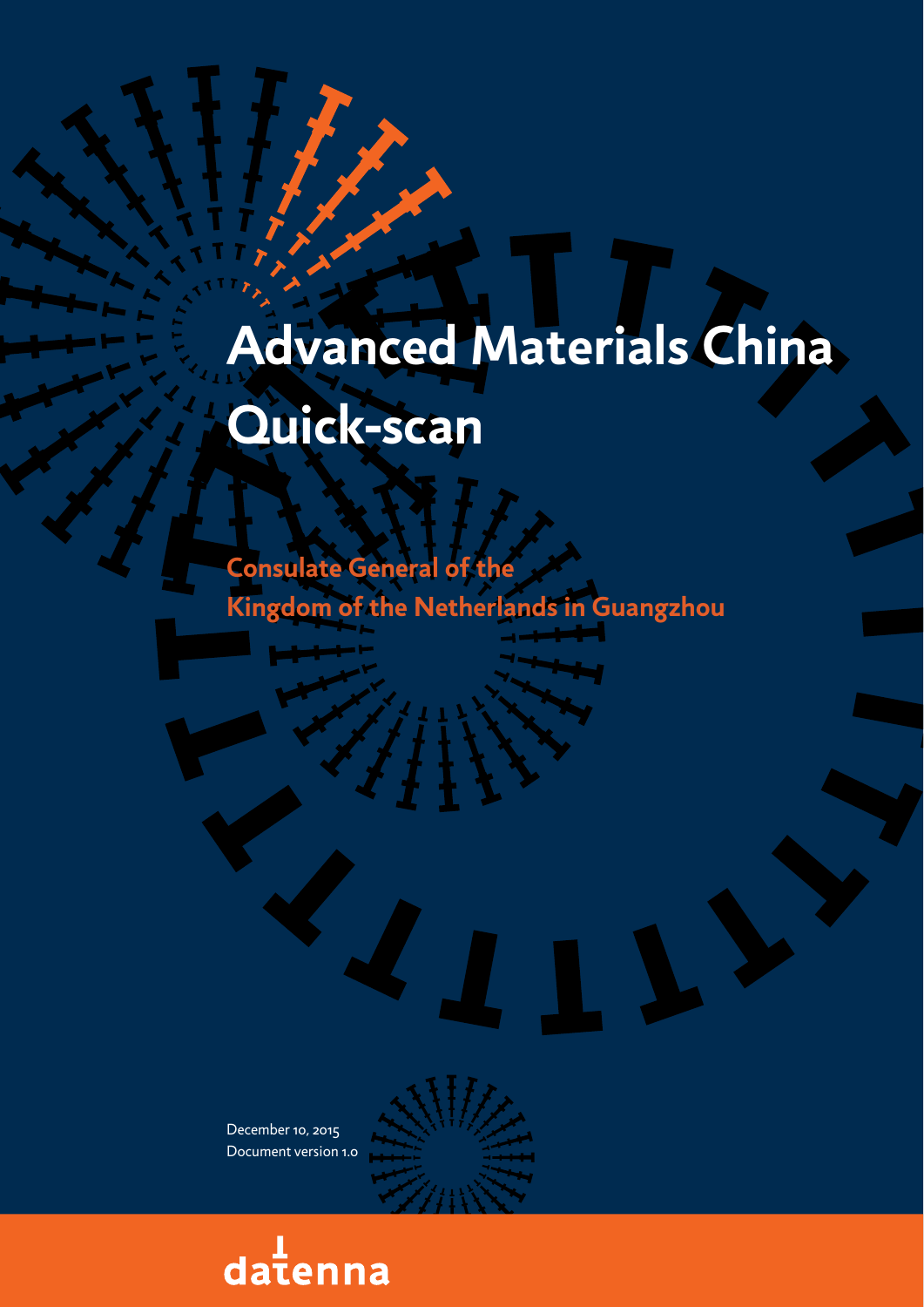# **Introduction**

## **Background**

The Consulate General of the Kingdom of the Netherlands in Guangzhou organises a conference focussed on advanced materials on December 10, 2015. This document is primarily prepared for the Dutch audience of this conference to get a basic insight of advanced material technology in China and in particular in the Guangdong area. Chinese readers are likely already familiar with their domestic industry's capabilities. But because of that they are even more encouraged to read the quick-scan and share their feedback and opinion.

While most readers of this document are expected to have a link with the chemical industry, many will have diverse backgrounds and different interests. To get an idea of the diversity of advanced materials research the list of topics (symposia) of the China Materials Conference 2015 has been included as Appendix I to this report. There were 26 domestic symposia and four international ones, each with a different topic. This demonstrates the breadth of topics that can be addressed in this quick-scan. Needless to say a selection had to be made in order to keep this research. The company examples, industry statistics and government policies described in the document do however give a good feeling of the situation in China and the importance of advanced materials.

## **Goal**

The goal of this document is twofold.

- 1. A primer on advanced materials in China.
- 2. A catalyst for starting discussions on China's advanced materials plans.

This quick-scan does not focus on market share or production capacity. Instead the document focusses on giving information about government policies related to advanced materials as well as examples and statistics. Whether a foreign company is intending on finding an R&D partner or wants to enter the Chinese market, it is necessary to assess the local technology level. This document is a first step in such a (continued) process.

**p.2**

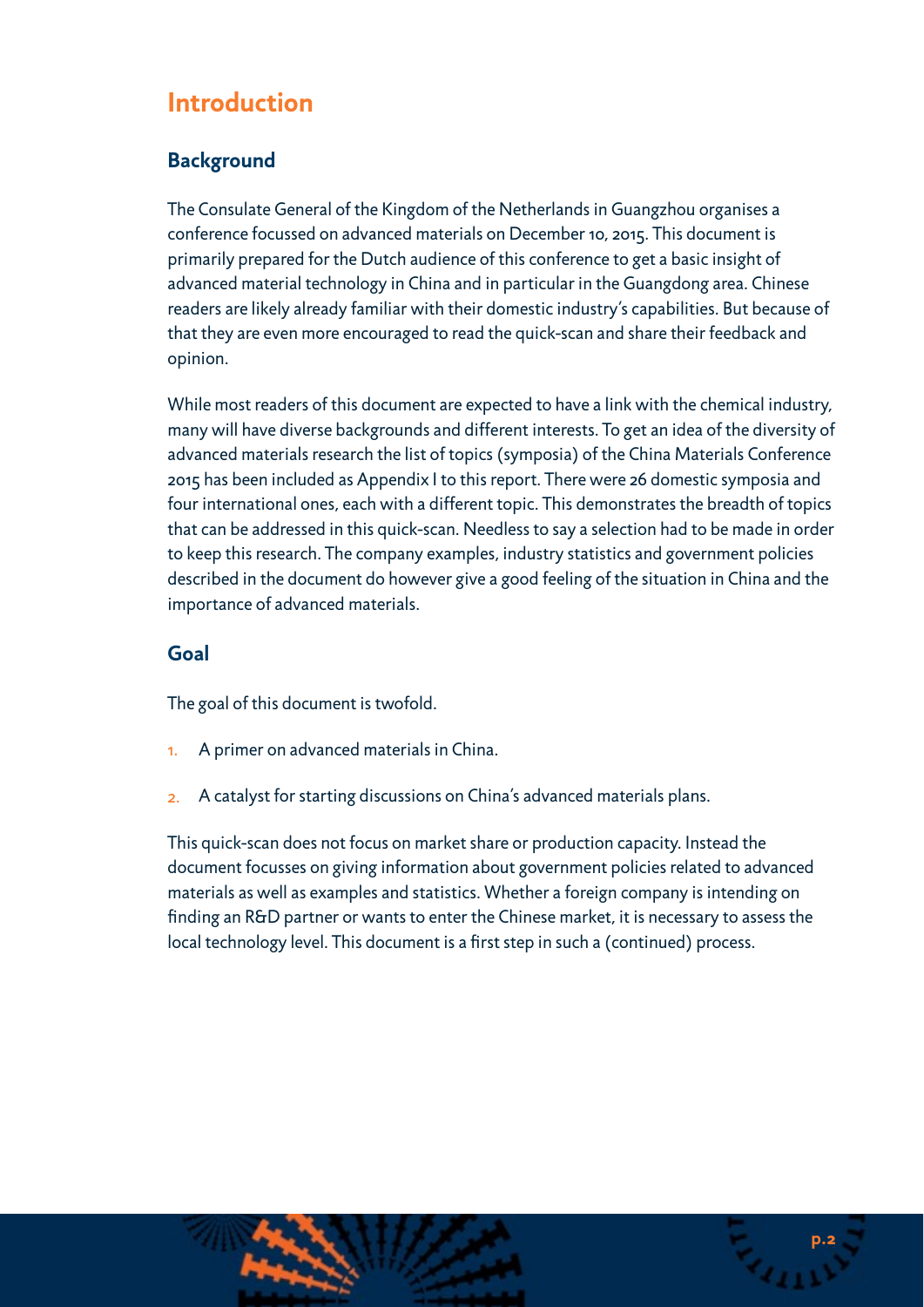# **Table of Contents**

| <b>Introduction</b>                               | $\overline{\mathbf{2}}$ |
|---------------------------------------------------|-------------------------|
| <b>Table of Contents</b>                          | 3                       |
| <b>Policy</b>                                     | 4                       |
| Guangdong                                         | 4                       |
| Shenzhen                                          | 6                       |
| <b>Statistics</b>                                 | $\overline{z}$          |
| <b>Patents</b>                                    | $\overline{7}$          |
| <b>SME R&amp;D Funding</b>                        | 12                      |
| <b>Companies</b>                                  | 13                      |
| <b>Baoan</b>                                      | 13                      |
| <b>BYD</b>                                        | 13                      |
| Capchem                                           | 13                      |
| <b>EON</b>                                        | 13                      |
| <b>JPMF</b>                                       | 14                      |
| Kuang-Chi                                         | 14                      |
| Kingfa                                            | 14                      |
| <b>Woer</b>                                       | 14                      |
| Appendix I - Chinese Materials Conference 2015    | 15                      |
| <b>International Topics</b>                       | 15                      |
| <b>Domestic Topics</b>                            | 15                      |
| Appendix II - List of Acronyms Used in the Report | 16                      |

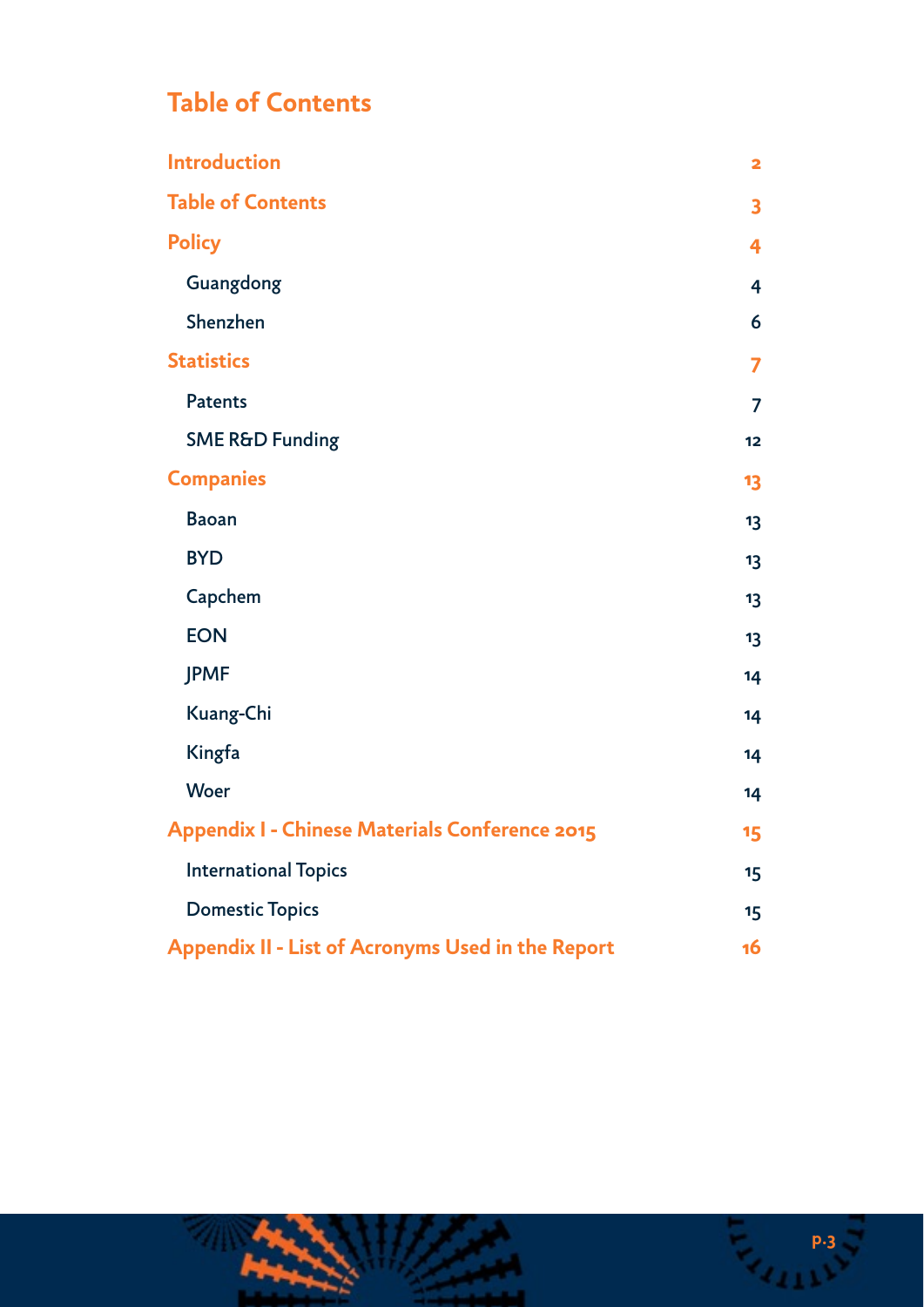# **Policy**

<span id="page-3-2"></span>The Chinese central government has various policy mechanisms to control and guide R&D. Many organisations, at different levels have to interpret these national plans and regulations to their own regional situation. One of these national plans are the Five Year Plans (FYP)<sup>[1](#page-3-0)</sup>. These plans give input to existing programs like the 863 Program, the 973 Program and the Key Technologies R&D Program. For instance the previous 11th FYP initiated a project called "Ultrahigh molecular weight polyethylene fiber key technology" as part of the 863 Program.

Five Year Plans can also initiate complete new programs. The National Science & Technology Megaprojects, jointly operated by the Ministry of Science and Technology (MOST) and the National Development and Reform Commission (NDRC) are a good example of such a new program. (This program is also noteworthy because it is one of few programs not addressing new materials as a specific topic.)

While policy documents do not always seem important for daily decision-making, understanding Chinese R&D policy is equally important as having a separate patent strategy for China. For this quick-scan an advanced materials oriented summary of the current (12th) Five Year Plan policies in Guangdong and Shenzhen are given.

While it is to be expected that these plans will be updated next year in line with the upcoming national 13th Five Year Plan, it is still very informative to have a look at the existing plans. Many programs based on the 13th Five Year Plan are still being updated and implemented, plus China has the good habit of building on top of results of past/current plans.

# **Guangdong**

As part of the "Twelfth Five Year Plan" (2011-2015) the Guangdong Province setup plans for its strategic emerging industries<sup>[2](#page-3-1)</sup>. In it they described Guangdong's key (emerging) industries:

- <span id="page-3-3"></span>• High-end electronic information industry
- New energy automotive industry
- LED industry
- Biotechnology industry
- High-end equipment manufacturing industry

<span id="page-3-1"></span><sup>&</sup>lt;sup>[2](#page-3-3)</sup> Guangdong Provincial People's Government Office



<span id="page-3-0"></span><sup>&</sup>lt;sup>[1](#page-3-2)</sup> Another relevant plan for national R&D policy is: "The National Medium- and Long-Term Plan for the Development of Science and Technology (2006-2020)"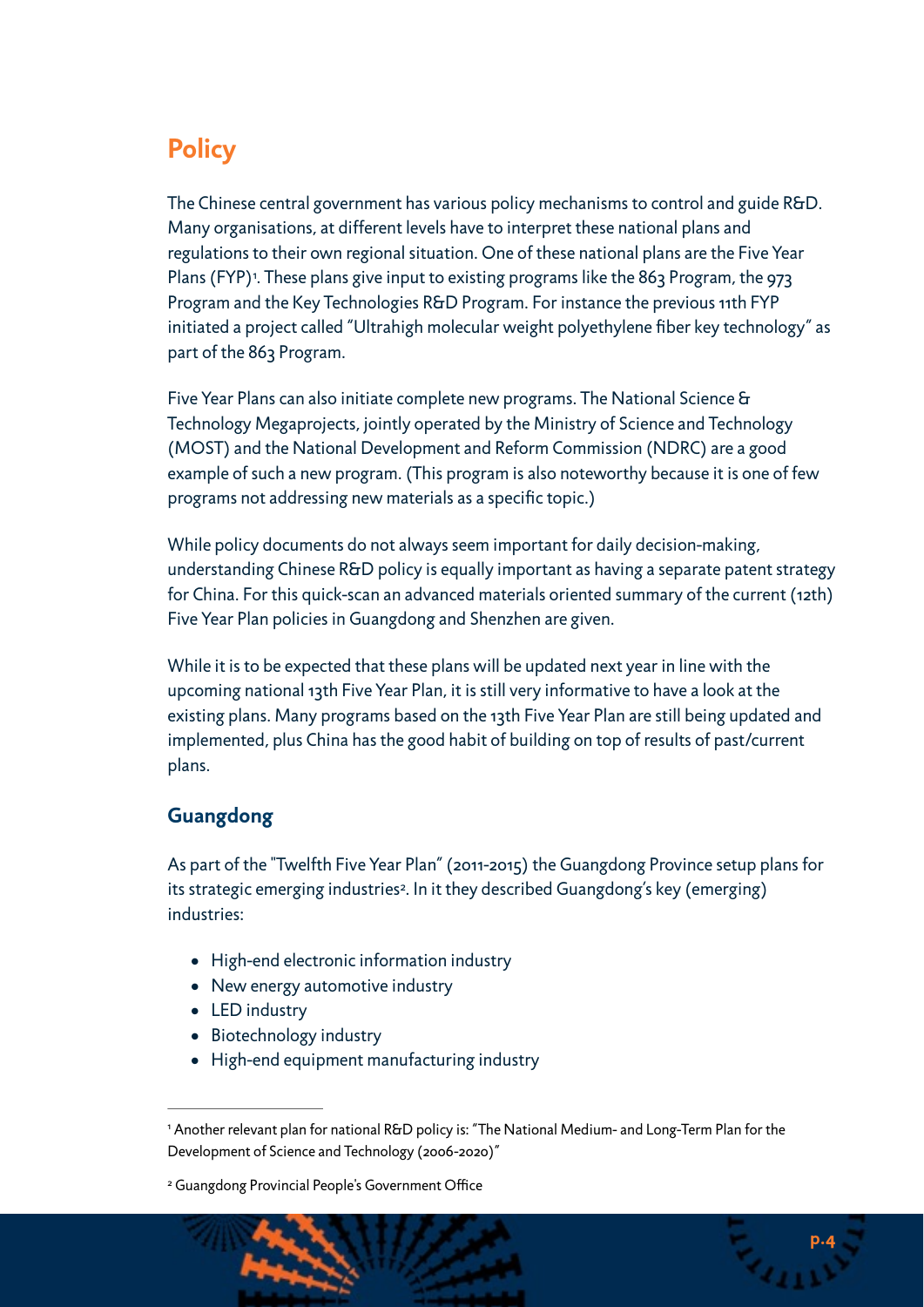- Energy saving and environmental protection industry
- New energy industry
- New materials industry

There definitely is some overlap between these industries. Many of the key emerging industries are relying on advances in material research. But the Guangdong government chooses to also list 'new materials industry' separately. The new materials industry is also further specified into six focus areas.

- 1. Advanced metallic materials. Focus on the development amorphous and nanocrystalline alloys, high-performance ferrite magnetic materials, efficient cooling material, oil and natural gas pipe and other high-performance special steels. Developing high-purity metal organic source (MO source) material, nuclear grade zirconium sponge material, and high-performance aluminum, magnesium alloy, and other highend non-ferrous alloys and metal matrix composites.
- 2. New inorganic non-metallic materials. Focus on the development of flat panel displays, solar cell glass substrates and polarizers, filter materials, as well as energy saving and environmental protection ceramics, and other high-performance ceramic materials. Develop ceramics for passive electronic components and other electronic components.
- 3. High-performance polymer materials and composites. Focus on the development of new separators, electrolytes and other new energy materials, high-performance synthetic resins, (thermal) conductive plastic, high-grade synthetic fibers, and plastics alloys. Actively develop OLED material, non-silicon-based semiconductor photovoltaic materials, optical silicone, ABS, PMMA, and other synthetic materials.
- 4. Specialty chemical materials. Focus on the development of reagents in general, specifically photoresist supporting reagents and other chemicals for electronics. Actively develop electronic ink materials, high-performance green paint, efficient, versatile, food-safe adhesives and inks, and polymer process aids (PPA) .
- 5. New rare earth functional materials. Focus on developing high-performance rare earth luminescent phosphor materials, high performance rare earth magnetic materials, rare earth functional additives, rare earth functional materials. Actively develop high performance rare earth hydrogen storage, super capacitors and other new battery materials.
- 6. Forefront of new materials, primarily nano materials and meta-materials. Targeting key breakthroughs in nano materials and products, development of carbon nanotubes, graphene, nano-powder materials, nano-functional coatings, nano-catalysts nanomaterials. Strengthening mechanism of meta-material, preparation, packaging and other key technology research and development, accelerate the construction of metamaterials test lines, and actively develop meta-materials used in communications, biomedical, new energy and other areas.

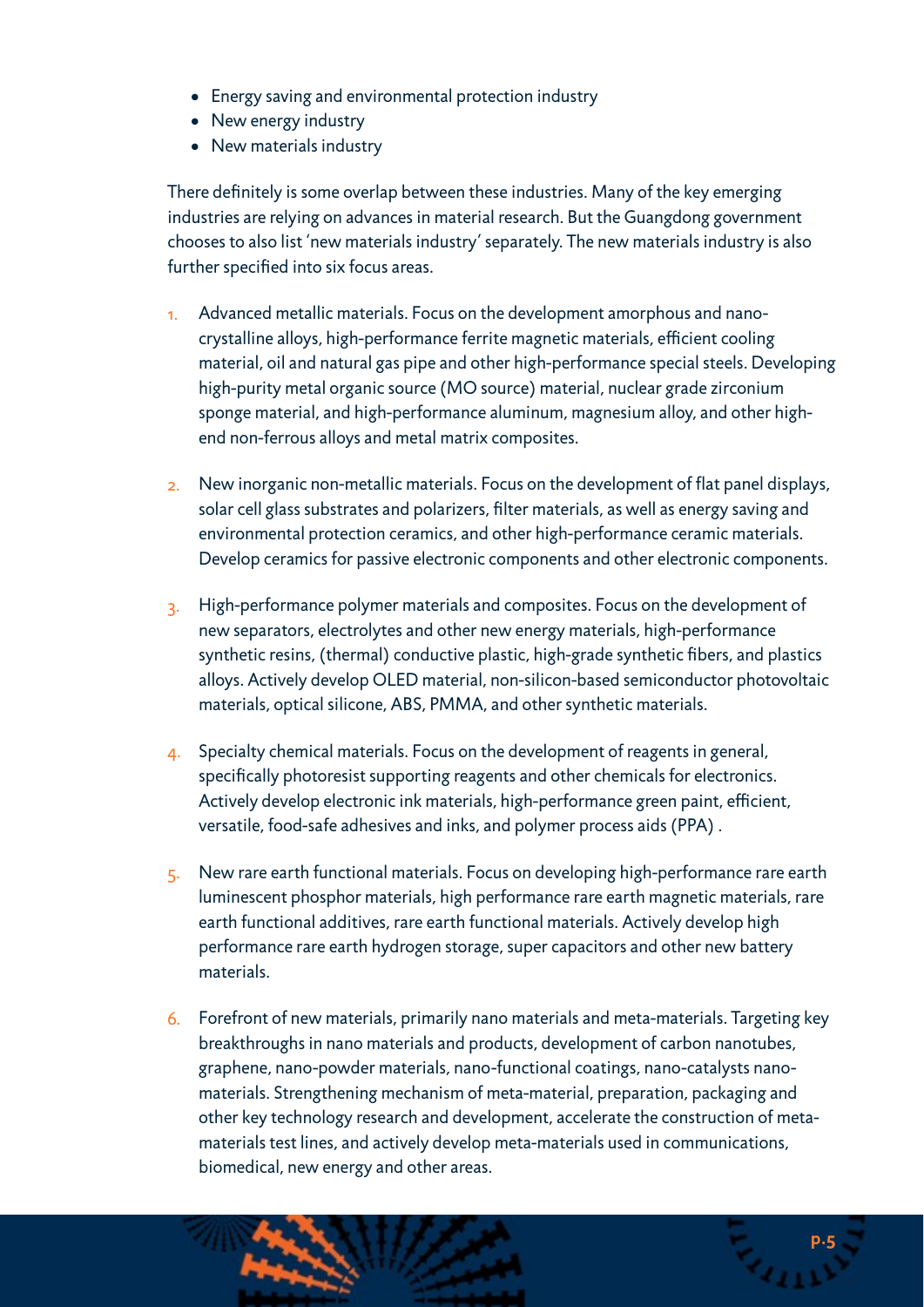## **Shenzhen**

Shenzhen is part of Guangdong, but as many other larger cities and economic zones it also has its own plans. Often these are more specific and are tailored to support local industries or even specific companies. In 2011 the"Shenzhen New Material Industry Development Plan (2011-2015)" was launched. Each year the local government allocates more than 1 billion RM[B](#page-5-0)<sup>[3](#page-5-0)</sup> with the goal to 'enhance the capability of independent innovation, expand the industrial scale, and strive to build Shenzhen into an internationally renowned, leading new materials industry base.'

<span id="page-5-1"></span>A few months ago the Shenzhen Development and Reform Commission released the specifications for the fourth instalment (phase) of this plan. The following key support areas are defined for this phase:

- 1. Semiconductor materials. Flat panel display materials, LED materials, microelectronics materials, optoelectronic materials and new generation of semiconductor materials.
- 2. New energy materials. Focusing on lithium-ion batteries key materials, super capacitors key materials, hydrogen high-energy storage materials, fuel cell materials, solar photovoltaic and solar thermal materials, and new building materials.
- 3. Biological materials. Controlled drug release materials, tissue engineering materials, bioactive materials, new materials for early diagnosis and treatment, biodegradable and absorbable biological material, and artificial blood.
- 4. New functional and multi-function materials. High-performance membrane materials, functional polymer materials, special glass, high-performance ceramics, high-end metals, new anti-corrosion coatings.
- $5.$  Other materials, such as meta-materials, nano materials, superconducting materials, new energy-saving materials, new engineering plastics, high-performance fiber and composite materials.

<span id="page-5-0"></span><sup>&</sup>lt;sup>3</sup>Source: Shenzhen Development and Reform Commission; exact amount varies based on included funding instruments

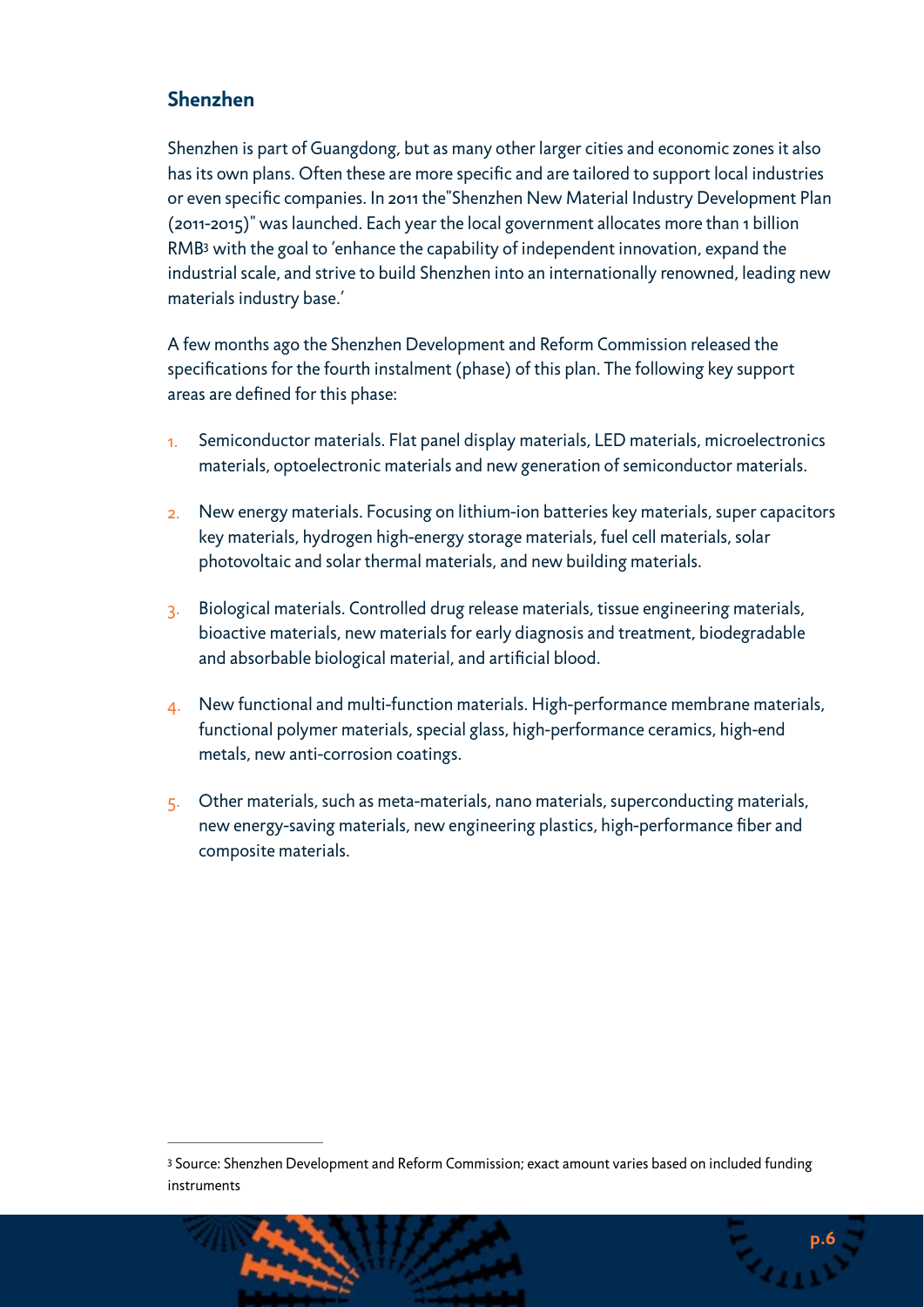# **Statistics**

Looking at statistics without any knowledge of an industry is ambitious at best and can easily result in erroneous conclusions. Many underlying industry specific processes and strategies are either overseen or underestimated. Having said that, statistics are often a good way to find interesting companies, institutes and trends to further investigate. Statistics are a means to an end, not an end itself.

#### **Patents**

Many different patent filing strategies are often used, making easy comparison between regions and industries difficult. But by and large innovative (chemical) companies do file more patents nowadays in comparison with their less innovative counterparts in the same sector. Moreover, sectors where foreign companies are filing patents in with the Chinese State IP Office (SIPO) are deemed interesting by those companies. Looking at all advanced materials patents would not create any useful charts, as this would cluster companies together that are not related to each other. Therefore two more or less random topics have been selected: composites and battery materials.

#### *Composites*

As mentioned, caution is advised when drawing conclusions based on patent statistics. Looking at patents related to composite materials is no exception. Especially since there are many different composite technologies and applications, making overgeneralised statements an easy trap to fall into.



#### Granted 'composite' invention patents

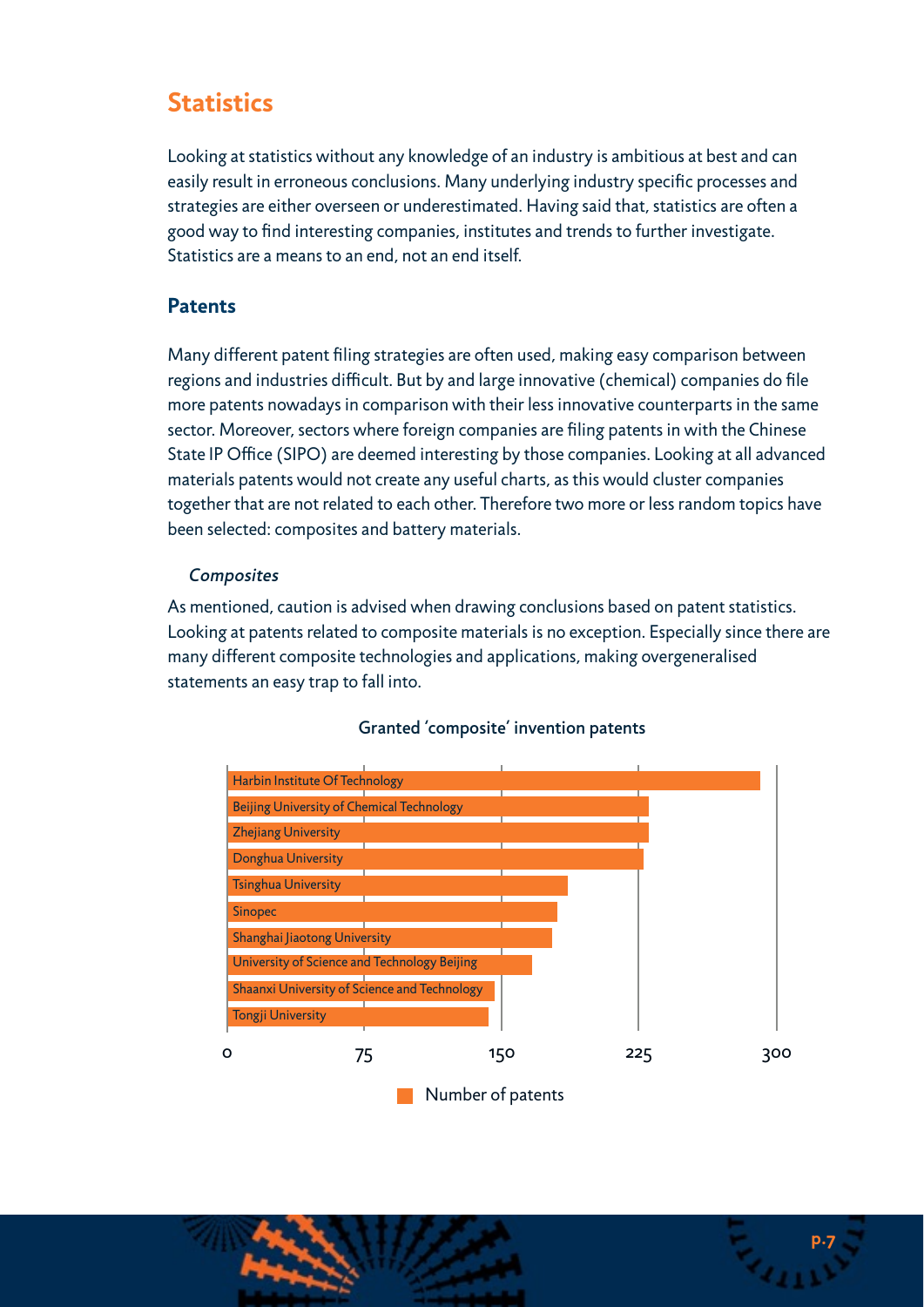<span id="page-7-3"></span>Nevertheless, patents are a good way to start exploring a sector in China. The just presented bar chart represents the top-10 organisations who successfully got their composite material[s](#page-7-0) patents<sup>[4](#page-7-0)</sup> granted in the period 2010 - 2015. Interestingly the only company in the list is Sinopec. One reason for the seemingly overrepresentation of universities is that they get their patent applications subsidised and therefore apply for many patents that are not always economically interesting. Another explanation is that several companies outsource their R&D to universities, and while these companies do file for jointly owned patents, the universities would have the numerical benefit of filing together with several companies. A third reason is that companies often file from various branches hereby lowering the total patents per legal entity.

The total amount of granted patents (28,144) that were checked for this composite material quick-scan, indicates a big and long tail to the distribution of patent applicants. Looking into that 'tail' in Guangdong quickly makes the company Shenzhen Keju New Materials[5](#page-7-1) stands out (see below). The company filed less composite-related patents in the past two years, but overal it is one of the most active companies in the region. Together with its parent company Keju New Materials it is also active in engineering plastics, polyimide fibers, and resin-based composite materials.

Composite patent filing companies in Guangdong:

- <span id="page-7-4"></span>• Keju New Materials (Shenzhen Polymer Science New Materials)
- Shenzhen University
- Guangdong University Of Technology
- Guangzhou Chemistry, Chinese Academy of Sciences
- Shenzhen Guangqi Innovative Technology (Kuang Chi)
- Shengyi Technology
- Shenzhen Oceanpower New Material Technology
- <span id="page-7-5"></span>• Shenzhen Xingshengdi New Materials

It is often better to use granted patents instead of patent applications when exploring a sector or scout for interesting companies. However to get a notion whether or not a sector as a whole is still growing in China it is also useful to look at patent applications. Based on the graph on the next page it is fair to assume that the composite industry in terms of patent filing grows, but not faster than the average growth rate of all patent filings in China<sup>[6](#page-7-2)</sup>.

<span id="page-7-2"></span> $6$  SIPO's 2014 statistics reports more filings than in their database, likely due to yet unreleased applications



<span id="page-7-0"></span>[<sup>4</sup>](#page-7-3) A semantic search targeting patents ranging from nano-composites to fiber composites was performed.

<span id="page-7-1"></span>[<sup>5</sup>](#page-7-4) Keju New Materials: 科聚新材料, http://www.aie-world.com/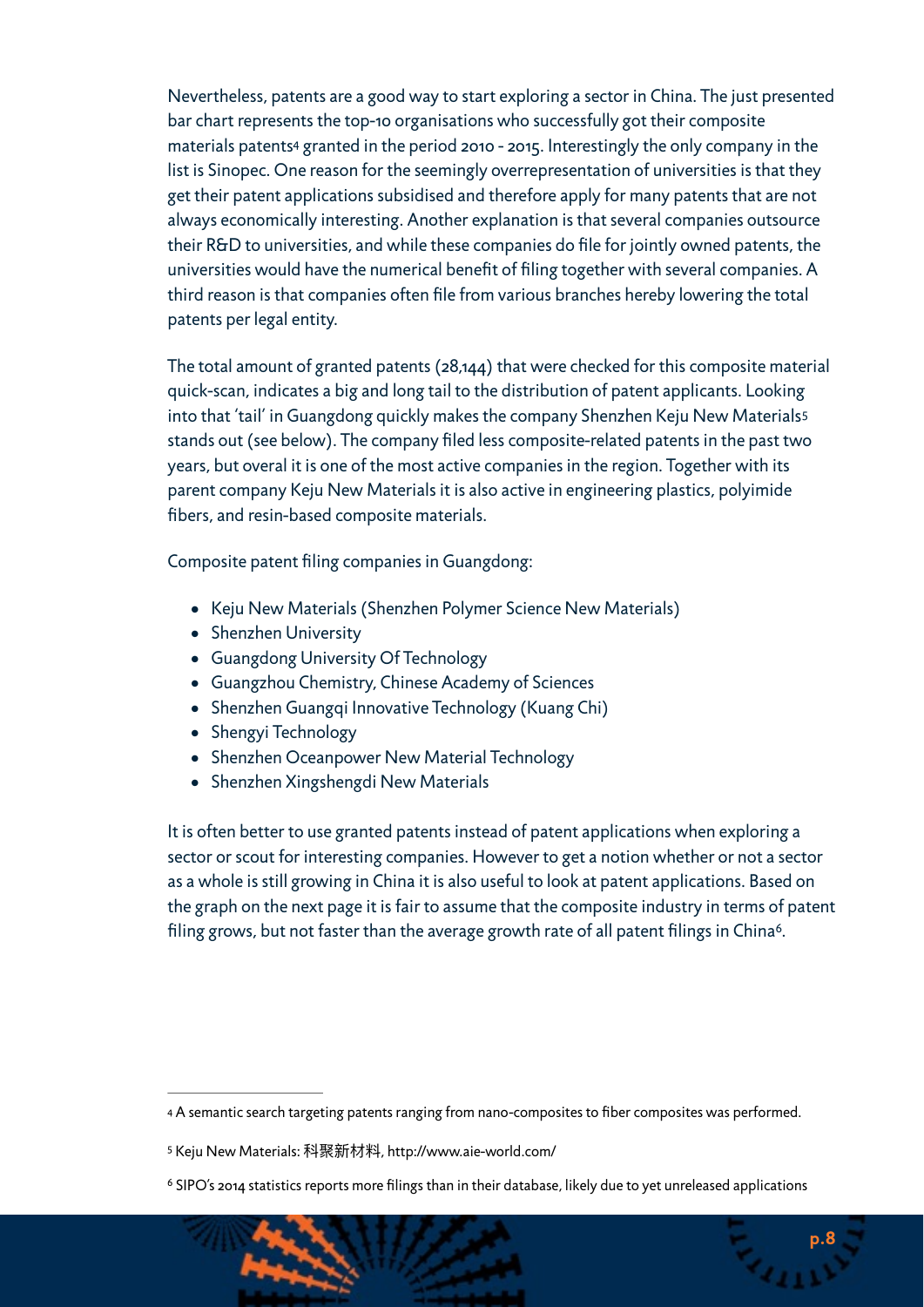

Filings of composite patents have grown from an annual 10,000 patents in 2010 to almost 24,000 in 2014. As many filings have not been processed or published it is likely that the 2015 total filings for composite patents will show a continued growth.

#### *Battery materials*

<span id="page-8-1"></span>New batteries require new materials or better ways of using existing ones. Given the economic potential of battery technology China is investing heavily in its research. This has resulted in about 28,000 patent applications7[,](#page-8-0) all linked to battery materials. Most of these patents are invention patents that have to be verified by SIPO. A much smaller portion are utility models, which are granted immediately upon application and only give limited (but still useful) protection.



When looking for R&D excellence it is often better to focus on invention patents instead of utility models.

The top-10 patent applicants in this field are given below. It was to be expected that BYD would be in this list, and many Japanese companies also file heavily in China. The remaining top ranking patent filers are mainly Chinese universities not companies. As discussed before universities have a tendency to file a substantial amount of patents, this is also observed in other sectors.

<span id="page-8-0"></span><sup>&</sup>lt;sup>[7](#page-8-1)</sup> A semantic search was performed targeting patents related to battery materials.

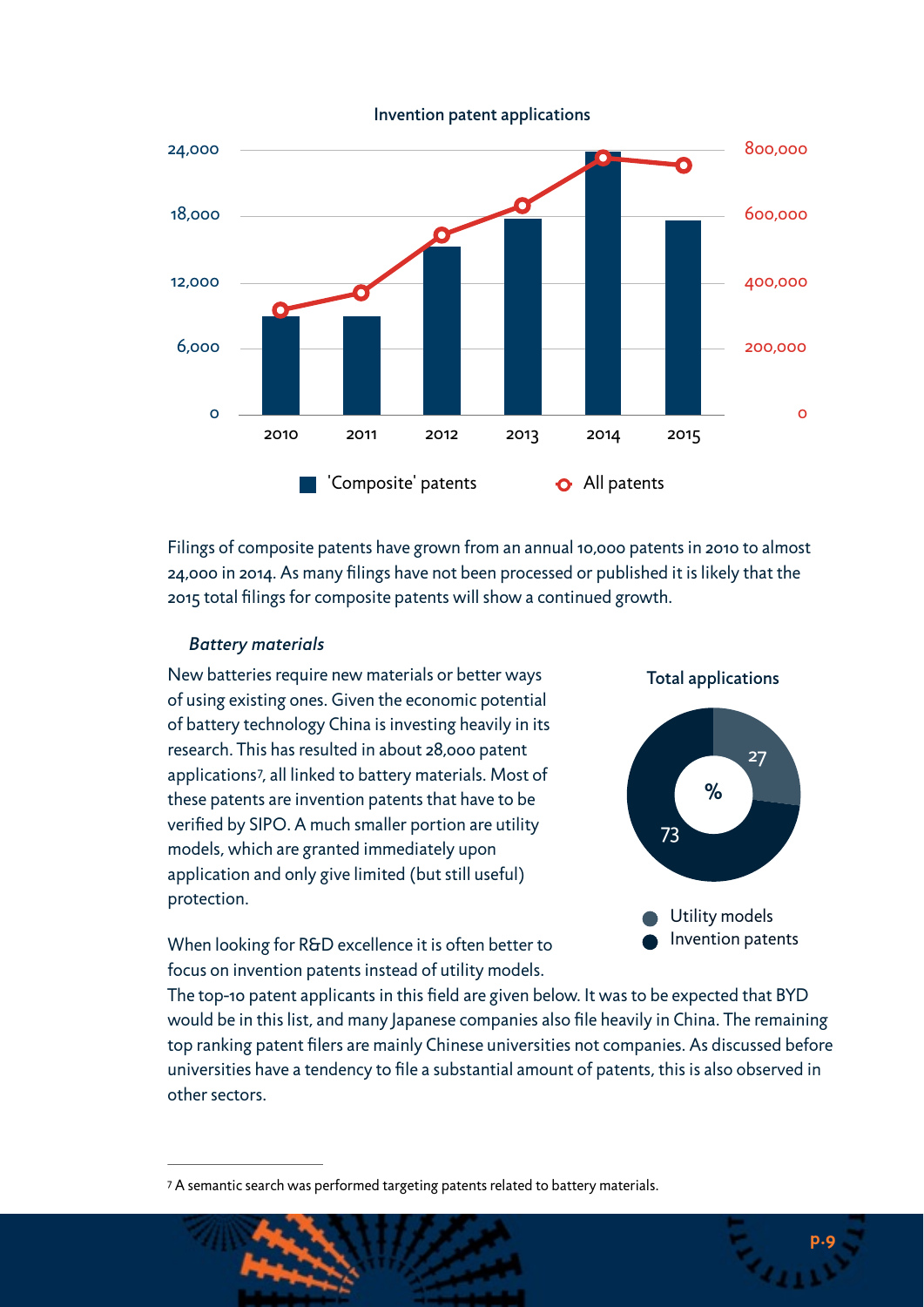| Ranking                                                                           | Organisation                    | <b>Total applications</b> |
|-----------------------------------------------------------------------------------|---------------------------------|---------------------------|
| 1                                                                                 | <b>LG Chemical</b>              | 307                       |
| $\overline{2}$                                                                    | <b>BYD</b>                      | 297                       |
| 3                                                                                 | Samsung SDI                     | 293                       |
| 4                                                                                 | Sony                            | 256                       |
| 5                                                                                 | Tsinghua University             | 255                       |
| 6                                                                                 | <b>Toyota Motor</b>             | 229                       |
| 7                                                                                 | <b>Central South University</b> | 221                       |
| 8                                                                                 | Sanyo Electric                  | 218                       |
| 9                                                                                 | Zhejiang University             | 202                       |
| 10 <sub>o</sub>                                                                   | Sichuan Normal University       | 18 <sub>2</sub>           |
| Battery materials, Chinese invention patent applications<br>Source: SIPO, Datenna |                                 |                           |

The 28,000 patent applications, or 20,000 invention patents, might seem like an impressive number. Looking at the invention patent chart below, a serious growth rate appears to be visible. But again take into account that the overal patent applications in China (the red line) have also more than doubled in the period 2011 - 2014 and it becomes clear that growth in battery technology is not exemplary in terms of amount of patents. Of course with such a high average growth of patent filings, it is hard to outrun it with any technology. What is somewhat strange is the decline of granted patent applications in 2013 - 2014, as this was not seen in the overal patent statistics. (Note: the decline in patent applications in 2015 is likely due to a regular lag in patent application information released by SIPO.)



Invention patents

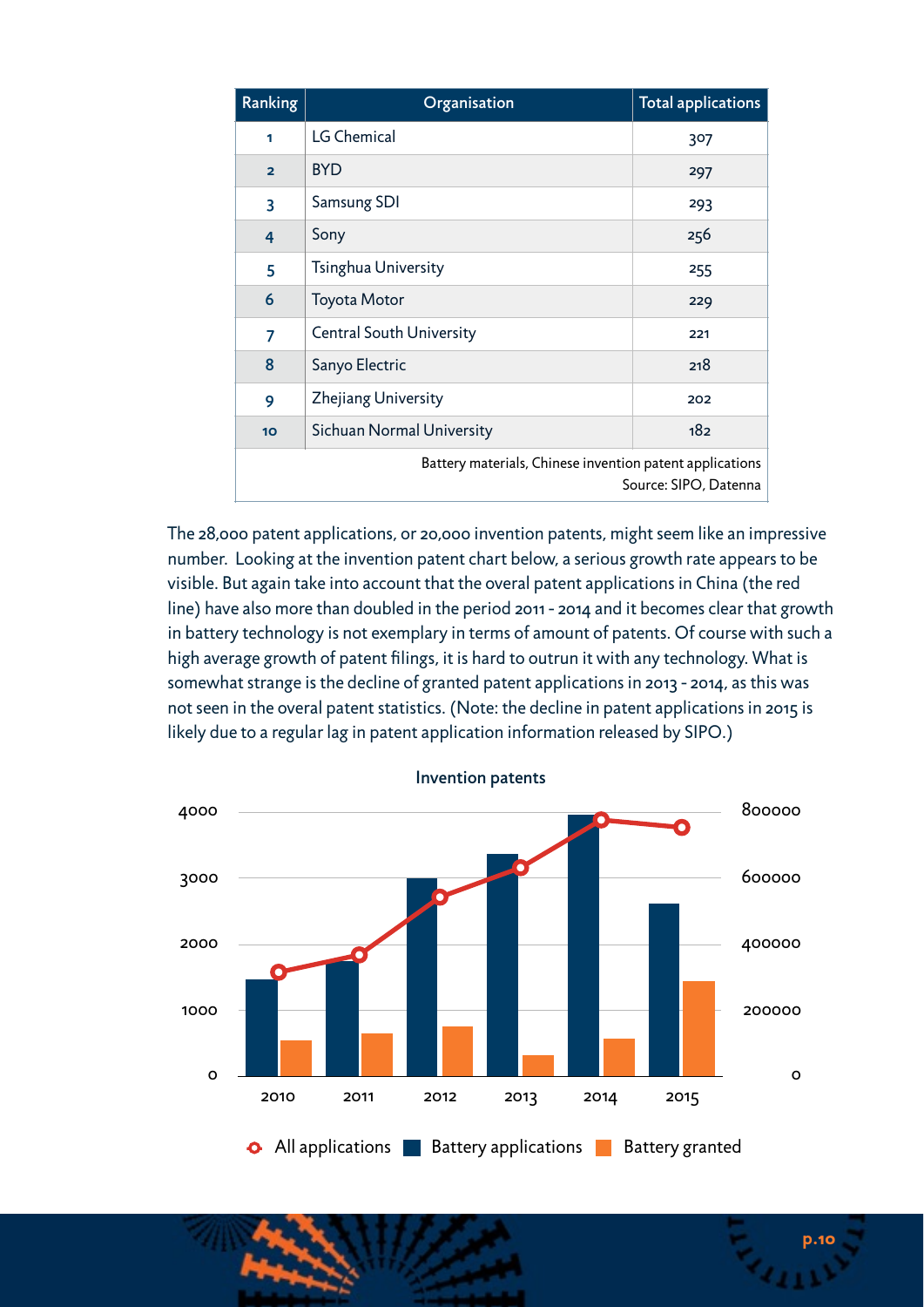In the general battery material patent top-10 quite some foreign companies were represented. However looking at a specific new material, such as Li-Sulfur, the lack of foreign companies in the top-10 indicates that Chinese companies are producing more patents in newer battery technology areas.

| Ranking                                                                                     | Organisation                             | <b>Total applications</b> |
|---------------------------------------------------------------------------------------------|------------------------------------------|---------------------------|
| 1                                                                                           | Sichuan Normal University                | 63                        |
| $\overline{2}$                                                                              | <b>Central South University</b>          | 21                        |
| 3                                                                                           | Dalian Institute of Chemical Physics     | 20                        |
| 4                                                                                           | Tsinghua University                      | 19                        |
| 5                                                                                           | Shanghai Jinzhong Information Technology | 15                        |
| 6                                                                                           | Beijing Institute of Technology          | 13                        |
| 7                                                                                           | Samsung SDI                              | 13                        |
| 8                                                                                           | <b>Zhejiang University</b>               | 13                        |
| 9                                                                                           | Lanzhou University of Technology         | 11                        |
| 10 <sub>o</sub>                                                                             | <b>Xiamen University</b>                 | 11                        |
| Li-Sulfur battery materials, Chinese invention patent applications<br>Source: SIPO, Datenna |                                          |                           |

It is likely, but not examined, that other new battery material technologies show similar signals. Recent examples in both domestic and international news reports indicate that China is indeed making progress with various different battery materials. Especially great emphasis is put on researching carbon nanotubes (CNT), graphene and [graphdiyne](http://www.datenna.com/academic/graphdiyne-not-graphene-for-better-batteries/).

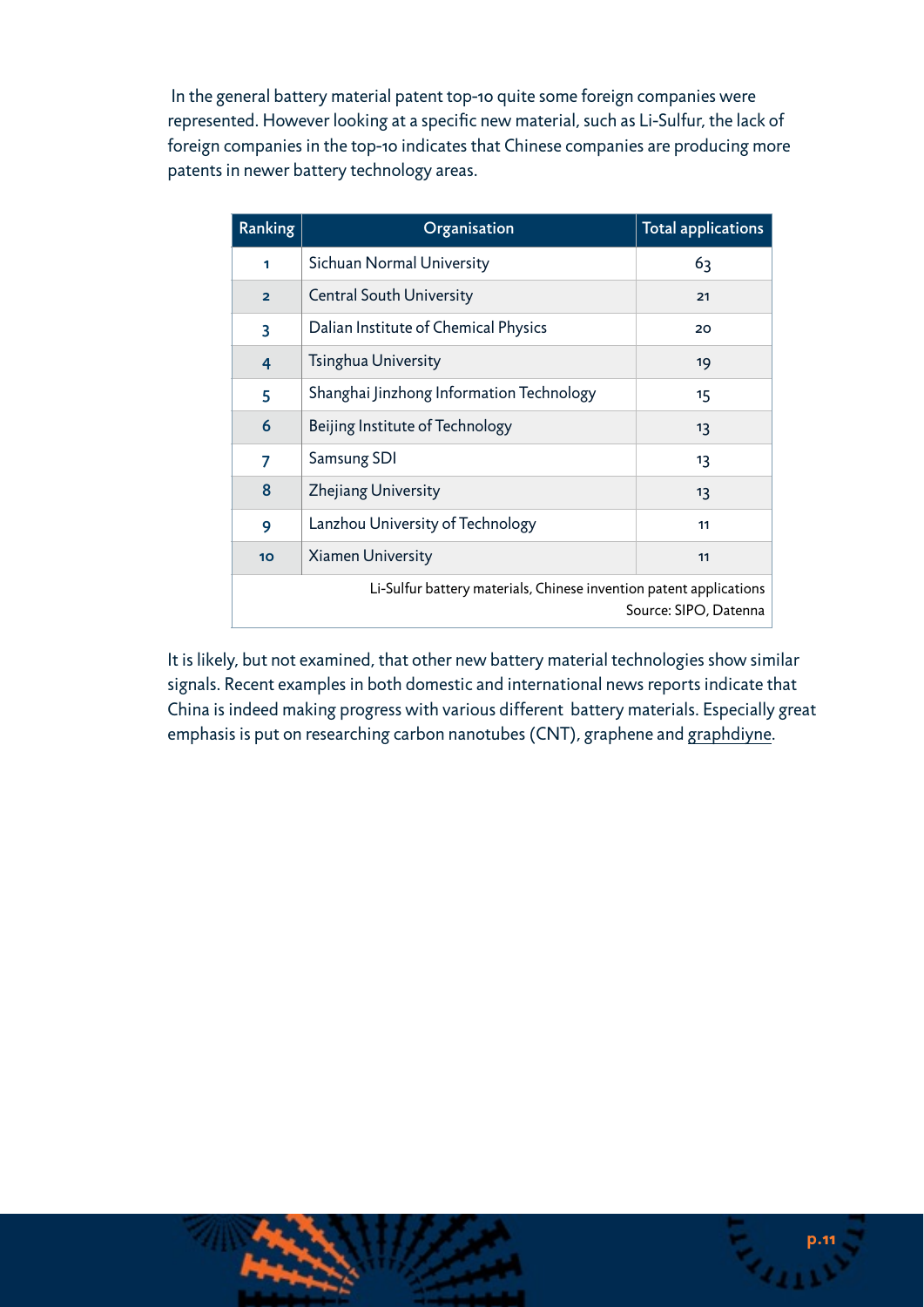## **SME R&D Funding**

In the chapter 'Policy' various R&D programs were already discussed. These programs are mainly focused on universities, CAS institutes and larger companies. However under the Ministry of Science and Technology (MOST) there is also a program called China Torch Program operated by the Torch High Technology Industry Development Center. This program aims to promote innovation in small and medium-sized (SME) companies.

Looking at about 3,700 funded R&D projects in 2014, about 271 could be marked as related to advanced material research. These 271 projects were plotted on a map of China. The size of the circle indicates the total amount of funding in that region, the color indicates the number of projects. There is a strong correlation between the total amount of funding and the number of projects, though some region do tend to allocate more funding per project than others.



Source: Torch, Datenna

It is instantly clear that the "Go West" campaign has not worked yet for material research under SMEs. It is still the coastal areas that are highly represented in these projects. Whether it is the government focus or a lack of suitable funding applications, that is something not apparent from this map.

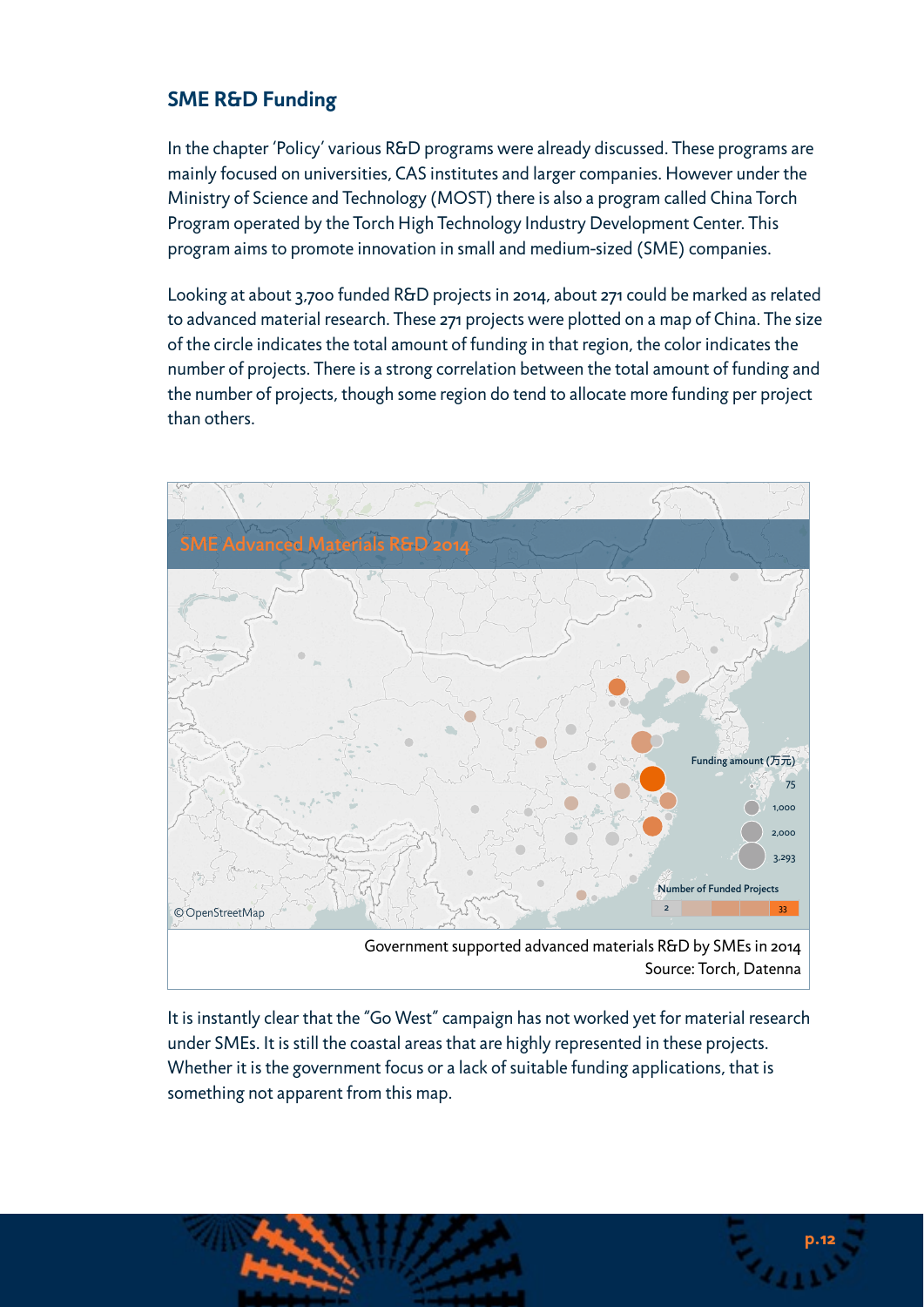# **Companies**

Even though SME companies do not seem to be involved with many government funded SME projects, there are many companies in the Guangdong conducting advanced material research. The following list gives the reader an initial overview of companies that the province of Guangdong has to offer. Needless to say this isn't even the tip of the iceberg.

#### **Baoan**

Website: <http://www.chinabaoan.com/>

Their [high-tech industry group](http://www.chinabaoan.com/cn/jituanchanye/gaoxinjishuchanye/) has several companies in its portfolio in various materials related industries. There is a strong focus on energy materials, but they are also active in ceramics and carbon fibers.

## **BYD**

Website: http://www.byd.com/

Most of its material research is focused on rechargeable batteries. Their usage of (advanced) materials stretches out into many sectors, such as cell phones, solar power, and LED.

## **Capchem**

#### Website: <http://www.capchem.com/>

The company is specialized in R&D and manufacturing of advanced electronic chemical products; dealing with lithium-ion batteries, supercapacitors, photoelectric polymer materials, semiconductor chemicals, chemical reagent, etc.

### **EON**

#### Website: <http://www.e-ande.com/>

Their research is focused on light alloy materials (such as magnesium and aluminum alloys). The company is also active in lightweight alloy precision die-casting, and mold design.









**p.13**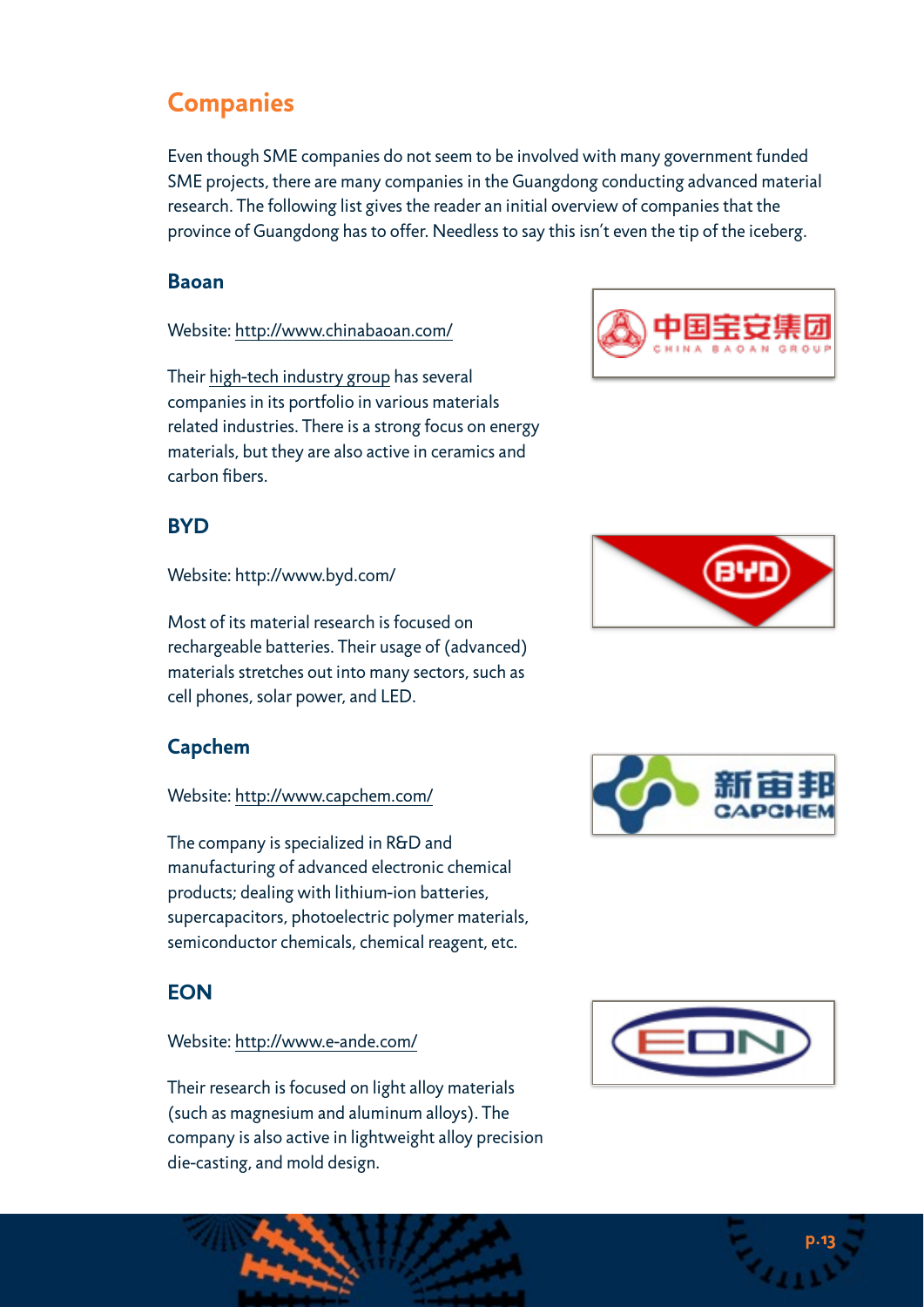# **JPMF**

#### Website: <http://www.jpmf.com.cn/>

JPMF is one of the largest manufacturers of ferrite magnets in China. research on high grade hard and soft ferrite materials is done together academic institutions such as Huazhong University of Science and Technology and Wuyi University.

## **Kuang-Chi**

#### Website: <http://www.kuang-chi.com/>





Kuang-Chi was already mentioned in the composite patent ranking, but should also be listed here. The company is highly specialised in metamaterials that can be used for RF electromagnetic waves, microwaves and millimeter waves, infrared electromagnetic waves, and optical waves.

# **Kingfa**

#### Website: <http://www.kingfa.com.cn/>

Another company that cannot be omitted from this list is Kingfa. The company has a broad scope of products related to engineering plastics, modified plastics, fine chemical materials, biodegradable plastics, carbon fibers and carbon fiber composites.

### **Woer**

Website: <http://www.woer.com/>

Conducted R&D and provided materials for China's High-Temperature Superconducting Power Cable project. Strong focus on (also lower tech) thermal products.





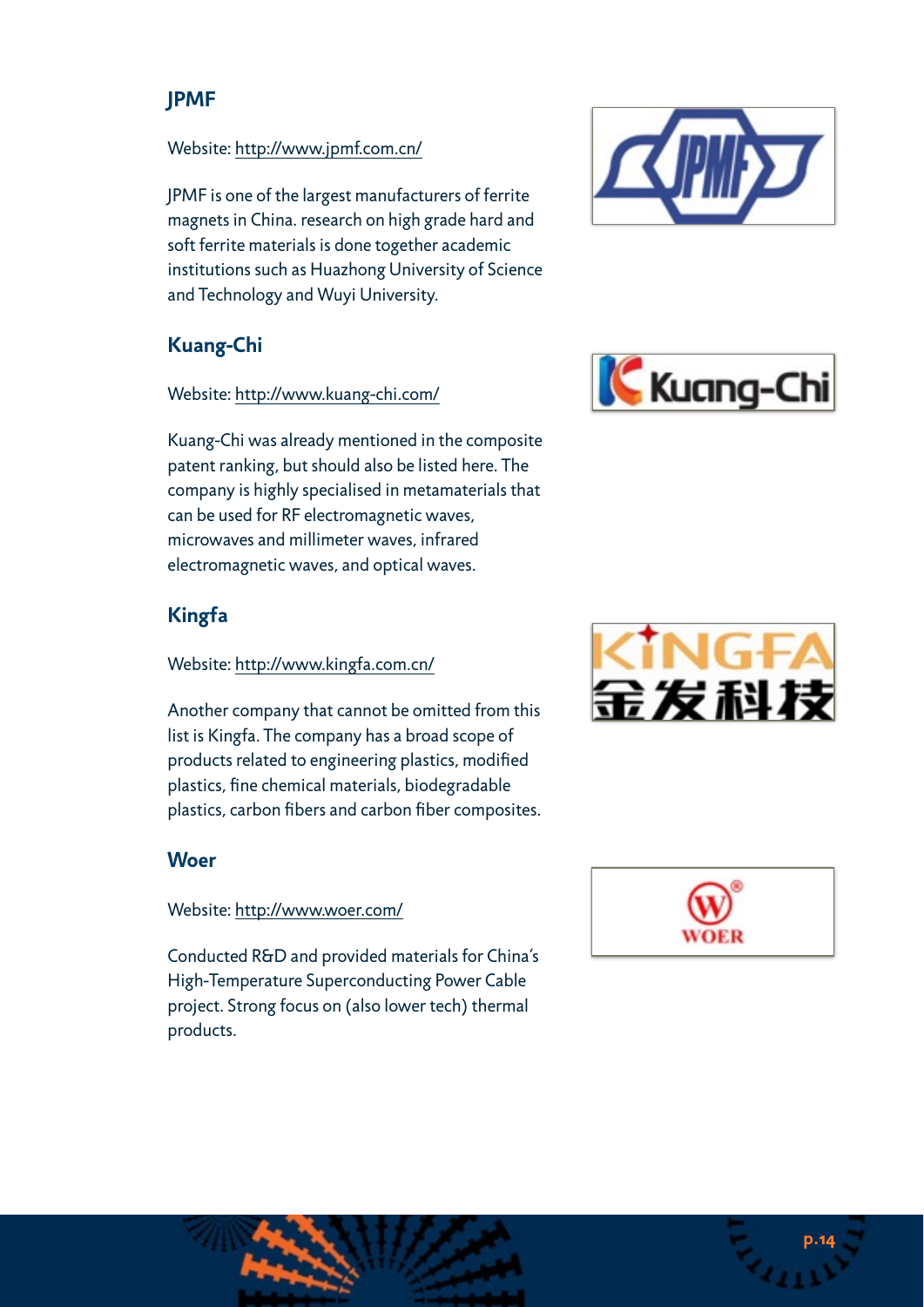# **Appendix I - Chinese Materials Conference 2015**

List of topics (symposia) that were on the agenda of the Chinese Materials Conference 2015. Source : <http://www.c-mrs.org.cn/cmc2015/en/page.asp?hid=&pageid=71.html>

#### **International Topics**

AA. Multifunctional composites and Meta-composites

BB. Amorphous and high entropy alloys

CC. Serration and Noise Behavior in Advanced Materials

DD. Magnesium Alloys

#### **Domestic Topics**

A. Photocatalytic Energy Materials

B. Functional Materials for Environment

C. Energy Conversion and Storage Materials

D. Thermoelectric Materials and Devices

E. Advanced Materials of Oil and Gas Fields

F. Low Dimensional Materials and Devices in Extreme Conditions

G. Microelectronics and Optoelectronics Materials

H. Ferroelectric and Oxide Electronic Information Materials

I. Multiferroic Materials

J. Superhard Materials

K. Preparation and Application of Superconducting Material

L. Bulk Nano Ultra-fine Crystal Materials

M. Biomedical Materials

N. Advanced Ceramic Materials

O. Polymer Materials

P. Functional Elastomer Materials

Q. Shape Memory and Self-healing Polymeric Materials

R. Advanced Metal Matrix Composites

S. High Temperature Structural Materials and Coating

T. High Performance Titanium Alloy

U. Powder Metallurgy

V. Piping and pressure vessel materials

W. Advanced Preparation and Processing of Materials

X. Application of Advanced Characterization Methods in Materials Science

**p.15**

Y. Materials Evaluation and Service Security

Z. Materials Simulation, Calculation and Design

FA. Materials Education Forum

FB. New Materials Enterprises and Experts Forum

FC. Forum for Materials Science and Technology Journals

EM. 2015 New Equipment Exhibition for Materials Laboratories